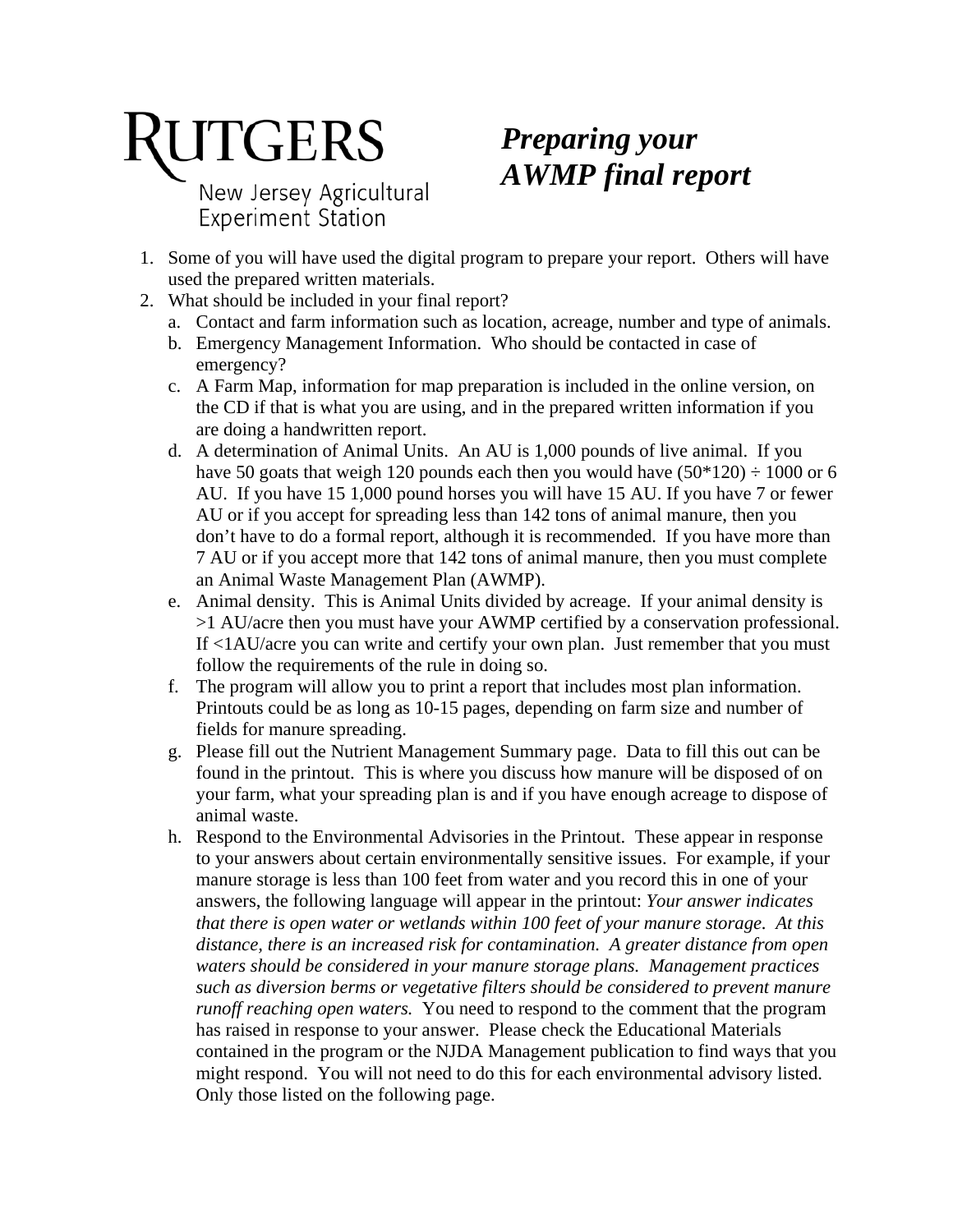The following questions that either appear on the computer printout or that you answer in the hard copy version you must respond to if

### Manure Storage

If your manure storage is less than any of the following distances, then you must describe what management practices you will undertake to limit any of these risks.

What is the distance of your manure storage to the nearest open water or wetlands? (<100 Feet) Distance of manure storage from property line:  $\langle$  <50 Feet) Distance of manure storage to nearest resident:  $\left( \langle 200 \text{ feet} \rangle \right)$ 

### Barnyard Waste

You must respond to a yes answer on this question and describe what management practices you will undertake to limit or mitigate any risks.

If storm water is contaminated by barnyard manure, silage, wastewater or feed waste, does it have access to nearby waters? (Yes)

### Stream Access

You must respond to yes answers on either of these questions and describe what management practices you will undertake to limit or mitigate any risks.

Do your animals have access to streams, lakes or other open waters on your farm? (Yes)

Are streams, lakes, and other open waters essential on your farm for livestock water consumption? (Yes)

### Field Evaluation

You must respond to a yes answer on this question and describe what management practices you will undertake to limit or mitigate any risks.

Do you spread manure on frozen ground during winter months on this field? (Yes)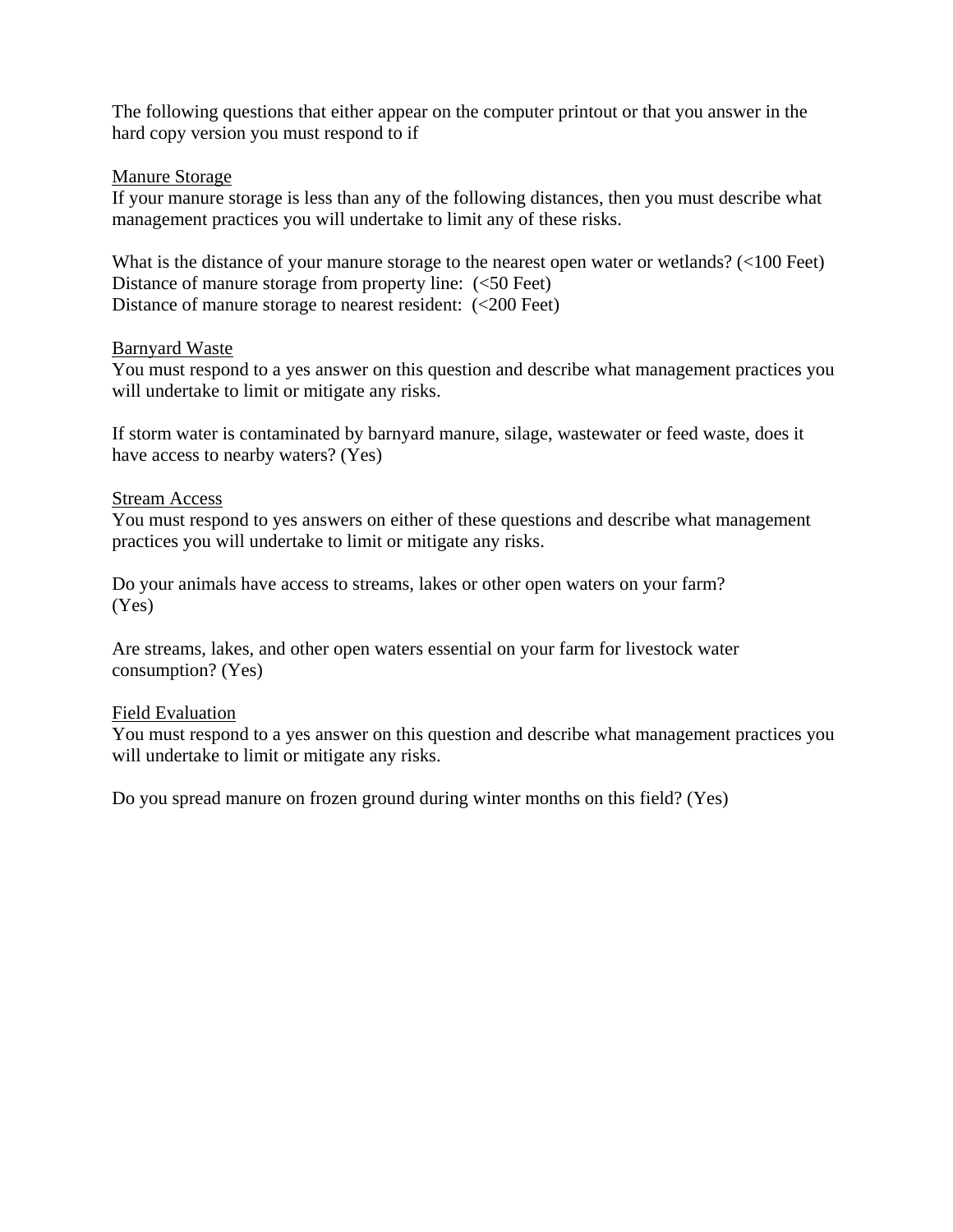# Nutrient Management Summary<br>for the Application of Solid Manure

| Operator:                |       |      |                   |                        | Tract:                   |                                                 |                                                                    |                       | Assisted by:   |                    |                  |          |                                     | Date: |            |                |                |                     |                  |             |                  |       |
|--------------------------|-------|------|-------------------|------------------------|--------------------------|-------------------------------------------------|--------------------------------------------------------------------|-----------------------|----------------|--------------------|------------------|----------|-------------------------------------|-------|------------|----------------|----------------|---------------------|------------------|-------------|------------------|-------|
| County:                  |       |      |                   |                        | Township:                |                                                 |                                                                    |                       | Crop Rotation: |                    |                  |          |                                     |       |            |                |                |                     |                  |             |                  |       |
| Type of Manure:          |       |      |                   |                        |                          |                                                 |                                                                    |                       |                |                    |                  |          |                                     |       |            | Total N        | P205           |                     | K <sub>2</sub> O |             |                  |       |
| Total Manure Production: |       |      |                   |                        | pounds/tons              | Manure test level, Ibs./ton:                    |                                                                    |                       |                |                    |                  |          |                                     |       |            |                |                |                     |                  |             |                  |       |
|                          |       |      |                   |                        |                          |                                                 | gallons                                                            | Availability factors: |                |                    |                  |          |                                     |       | $\star$    | 90%            |                | 95%                 |                  |             |                  |       |
|                          |       |      |                   |                        |                          | cubic feet                                      | Pounds of nutrients available in the first year per ton of manure: |                       |                |                    |                  |          |                                     |       |            |                |                |                     |                  |             |                  |       |
| Amount Disposed Off-Farm |       |      |                   |                        |                          | * For Nitrogen, see attachment<br>%/pounds/tons |                                                                    |                       |                |                    |                  |          |                                     |       |            |                |                |                     |                  |             |                  |       |
| Disposed of On-Farm      |       |      |                   | %/pounds/tons          | Manure Tests: Book Value |                                                 |                                                                    |                       |                |                    |                  |          | $\Box$                              |       |            |                |                |                     |                  |             |                  |       |
|                          |       |      |                   |                        |                          |                                                 |                                                                    |                       |                |                    |                  |          |                                     |       |            |                | Laboratory     | $\Box$              |                  |             |                  |       |
|                          |       |      |                   | Soil Testing Lab: 2008 |                          |                                                 |                                                                    |                       |                |                    |                  |          |                                     |       |            |                |                |                     |                  |             |                  |       |
| Units:                   |       |      |                   |                        |                          | pounds/ppm/percent                              |                                                                    |                       |                |                    |                  |          | Fertilizer<br>1.0 * P2O5            |       |            | 1.5 * P2O5     | Actual         | <b>Total Manure</b> |                  |             | Total            |       |
|                          |       |      | Soil Test Results |                        |                          | Risk                                            |                                                                    | Yield                 |                | Rutgers Recommends |                  | Prior    | Nutrients Applied<br>Spreading Rate |       |            | Spreading Rate | Spreading Rate | Nutrients Applied   |                  |             | Tons per         |       |
| Field                    | Acres | Date | pH                | P                      | Κ                        | Index                                           | Crop                                                               | Potential             | $\mathsf{N}$   | P2O5               | K <sub>2</sub> O | N Credit | $\mathsf{N}$                        | P2O5  | <b>K20</b> | tons/acre      | tons/acre      | tons/acre           | N                | P205        | K <sub>2</sub> O | Field |
|                          |       |      |                   |                        |                          |                                                 |                                                                    |                       |                |                    |                  |          |                                     |       |            |                |                |                     |                  |             |                  |       |
|                          |       |      |                   |                        |                          |                                                 |                                                                    |                       |                |                    |                  |          |                                     |       |            |                |                |                     |                  |             |                  |       |
|                          |       |      |                   |                        |                          |                                                 |                                                                    |                       |                |                    |                  |          |                                     |       |            |                |                |                     |                  |             |                  |       |
|                          |       |      |                   |                        |                          |                                                 |                                                                    |                       |                |                    |                  |          |                                     |       |            |                |                |                     |                  |             |                  |       |
|                          |       |      |                   |                        |                          |                                                 |                                                                    |                       |                |                    |                  |          |                                     |       |            |                |                |                     |                  |             |                  |       |
|                          |       |      |                   |                        |                          |                                                 |                                                                    |                       |                |                    |                  |          |                                     |       |            |                |                |                     |                  |             |                  |       |
|                          |       |      |                   |                        |                          |                                                 |                                                                    |                       |                |                    |                  |          |                                     |       |            |                |                |                     |                  |             |                  |       |
|                          |       |      |                   |                        |                          |                                                 |                                                                    |                       |                |                    |                  |          |                                     |       |            |                |                |                     |                  |             |                  |       |
|                          |       |      |                   |                        |                          |                                                 |                                                                    |                       |                |                    |                  |          |                                     |       |            |                |                |                     |                  |             |                  |       |
|                          |       |      |                   |                        |                          |                                                 |                                                                    |                       |                |                    |                  |          |                                     |       |            |                |                |                     |                  |             |                  |       |
|                          |       |      |                   |                        |                          |                                                 |                                                                    |                       |                |                    |                  |          |                                     |       |            |                |                |                     |                  |             |                  |       |
|                          |       |      |                   |                        |                          |                                                 |                                                                    |                       |                |                    |                  |          |                                     |       |            |                |                |                     |                  |             |                  |       |
|                          |       |      |                   |                        |                          |                                                 |                                                                    |                       |                |                    |                  |          |                                     |       |            |                |                |                     |                  |             |                  |       |
|                          |       |      |                   |                        |                          |                                                 |                                                                    |                       |                |                    |                  |          |                                     |       |            |                |                |                     |                  |             |                  |       |
|                          |       |      |                   |                        |                          |                                                 |                                                                    |                       |                |                    |                  |          |                                     |       |            |                |                |                     |                  |             |                  |       |
|                          |       |      |                   |                        |                          |                                                 |                                                                    |                       |                |                    |                  |          |                                     |       |            |                |                |                     |                  |             |                  |       |
| Total                    |       |      |                   |                        |                          |                                                 |                                                                    |                       |                |                    |                  |          |                                     |       |            |                |                |                     |                  | TOTAL TONS: |                  |       |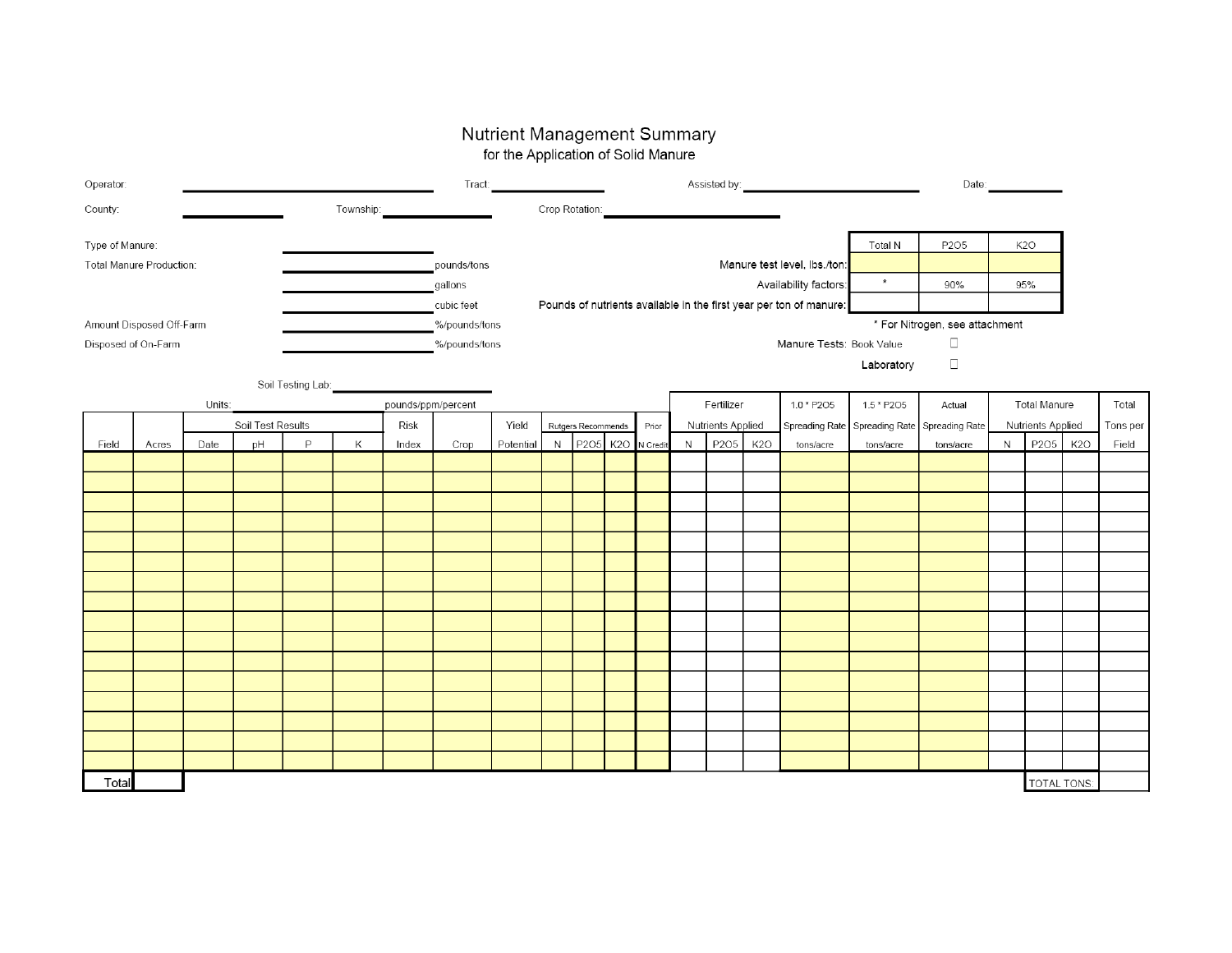### N Availability Factors

| Manure nitrogen availability factors for use in determining manure application rates based on planning conditions                               |                                       |                |                              |              |  |
|-------------------------------------------------------------------------------------------------------------------------------------------------|---------------------------------------|----------------|------------------------------|--------------|--|
| Planned Manure Application Season                                                                                                               | <b>Application Management</b>         |                | Nitrogen Availability Factor |              |  |
|                                                                                                                                                 |                                       | <b>Poultry</b> | Swine                        | Dairy, other |  |
|                                                                                                                                                 | Incorp. immediately or injection      | 0.75           | 0.7                          | 0.5          |  |
| Spring or Summer                                                                                                                                | Incorporation within 1 day            | 0.5            | 0.6                          | 0.4          |  |
| Target crops: corn, hay, small grains in                                                                                                        |                                       |                |                              |              |  |
| same season                                                                                                                                     | Incorporation within 2 - 4 days       | 0.45           | 0.4                          | 0.35         |  |
|                                                                                                                                                 | Incorporation within 5 -7 days        | 0.3            | 0.3                          | 0.3          |  |
|                                                                                                                                                 | Incorporation after 7 days or no      |                |                              |              |  |
|                                                                                                                                                 | incorporation                         | 0.15           | 0.2                          | 0.2          |  |
|                                                                                                                                                 |                                       |                |                              |              |  |
| Early Fall                                                                                                                                      | Incorporation within 2 days           | 0.5            | 0.45                         | 0.4          |  |
| Target crops: hay or small grains in fall                                                                                                       |                                       |                |                              |              |  |
| or spring                                                                                                                                       | Incorporation within 3 - 7 days       | 0.3            | 0.3                          | 0.3          |  |
|                                                                                                                                                 | Incorporation after 7 days or no      |                |                              |              |  |
|                                                                                                                                                 | incorporation                         | 0.15           | 0.2                          | 0.2          |  |
|                                                                                                                                                 |                                       |                |                              |              |  |
| Late Fall or Winter                                                                                                                             |                                       |                |                              |              |  |
| Target crops: spring utilization by small                                                                                                       |                                       |                |                              |              |  |
| grains, grass hay                                                                                                                               | All situations                        | 0.5            | 0.45                         | 0.4          |  |
|                                                                                                                                                 |                                       |                |                              |              |  |
|                                                                                                                                                 | No cover crop or harvested cover      |                |                              |              |  |
| Target crops: summer utilization by<br>corn or summer annuals                                                                                   |                                       | 0.15           | 0.2                          | 0.2          |  |
|                                                                                                                                                 | crop                                  |                |                              |              |  |
|                                                                                                                                                 | Cover crop                            | 0.5            | 0.45                         | 0.4          |  |
| Notes:                                                                                                                                          |                                       |                |                              |              |  |
| 1. Multiply the factor by manure N content from analysis or book value to determine crop-available N. (The spreadsheet makes this calculation.) |                                       |                |                              |              |  |
| 2. Early Fall is considered to be when soil temperature is still above 50 degrees F.                                                            |                                       |                |                              |              |  |
| 3. Late Fall or Winter is considered to be when the soil temperature is less than 50 degrees F.                                                 |                                       |                |                              |              |  |
|                                                                                                                                                 |                                       |                |                              |              |  |
|                                                                                                                                                 | <b>Residual N Availability Factor</b> |                |                              |              |  |
|                                                                                                                                                 |                                       | <b>Poultry</b> | Swine                        | Dairy, other |  |
|                                                                                                                                                 | Rarely received manure in the         |                |                              |              |  |
|                                                                                                                                                 | past                                  | 0              | 0                            | 0            |  |
|                                                                                                                                                 | Frequently received manure (4-8       |                |                              |              |  |
|                                                                                                                                                 | years out of 10)                      | 0.07           | 0.1                          | 0.15         |  |
|                                                                                                                                                 | Continuously received manure          |                |                              |              |  |
|                                                                                                                                                 | (>8 years out of 10)                  | 0.12           | 0.15                         | 0.25         |  |
| Notes:                                                                                                                                          |                                       |                |                              |              |  |
| 1. Multiply the factor by the manure N content from prior applications. Subtract this value from the N required for the current crop.           |                                       |                |                              |              |  |